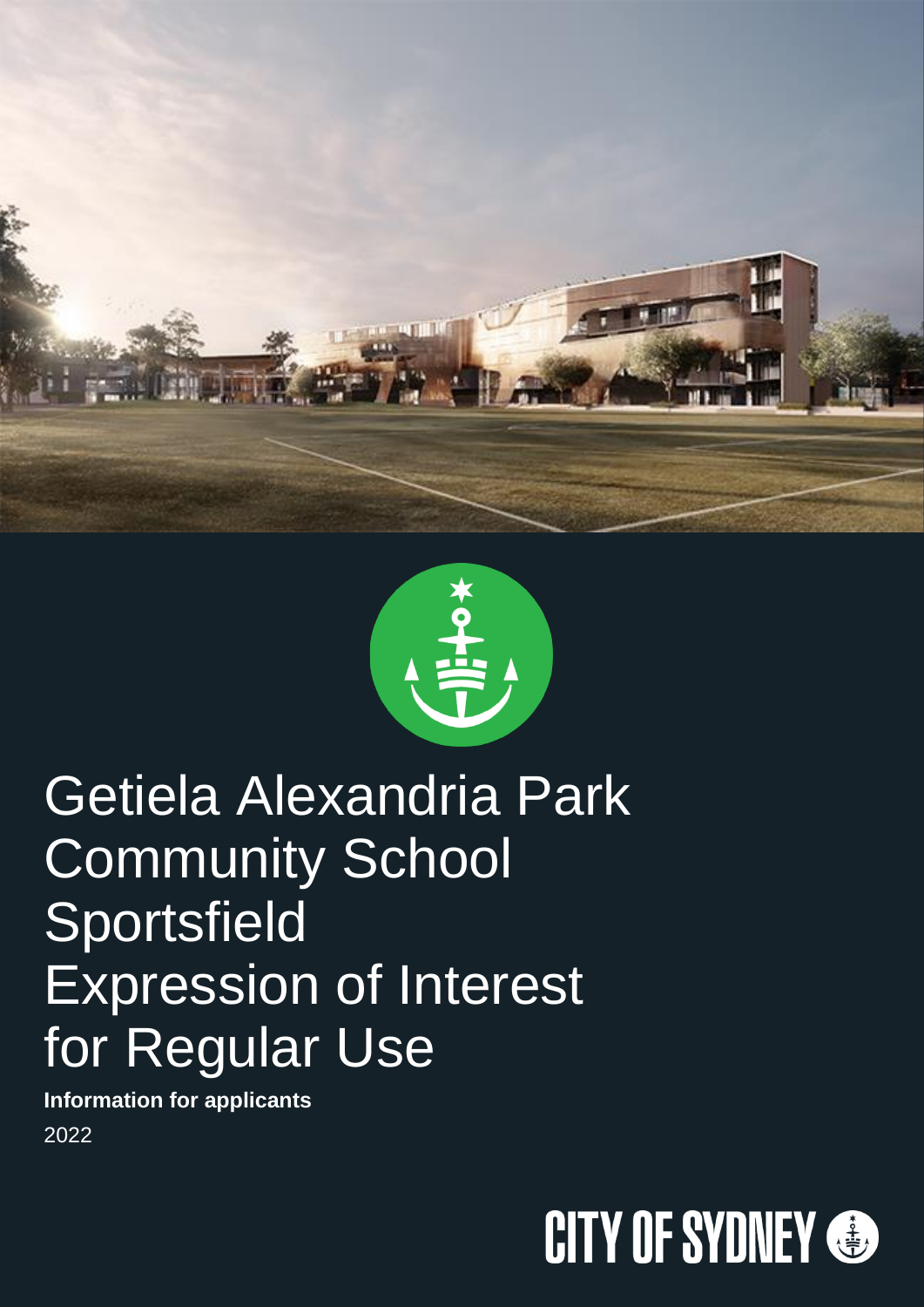# Table of **Contents**

| Introduction and background            | З              |
|----------------------------------------|----------------|
| Getiela Synthetic Field Overview       | 4              |
| Location                               | $\overline{4}$ |
| <b>Shared management</b>               | 4              |
| <b>Available hours for hire</b>        | $\overline{4}$ |
|                                        | 5              |
| <b>Field size and configurations</b>   | 6              |
| Equipment                              | 6              |
| Storage                                | $\overline{7}$ |
| <b>Public toilets</b>                  | $\overline{7}$ |
| <b>Kiosk and BBQ</b>                   | $\overline{7}$ |
| Fees for hire and use                  | 8              |
| <b>Prohibited activities and items</b> | 8              |
| <b>Noise Restrictions</b>              | 8              |
| Advertising and signage                | 8              |
| <b>The Process</b>                     | 9              |
| <b>Guiding Principles</b>              | 9              |
| Allocation of available time           | 9              |
| <b>Programs and activities</b>         | 10             |
| <b>Submission requirements</b>         | 10             |
| <b>Child safety</b>                    | 11             |
| <b>Key dates</b>                       | 11             |
| More information                       | 11             |
| <b>Assessment Process</b>              | 12             |
| <b>Review</b>                          | 14             |
| <b>Additional information</b>          | 14             |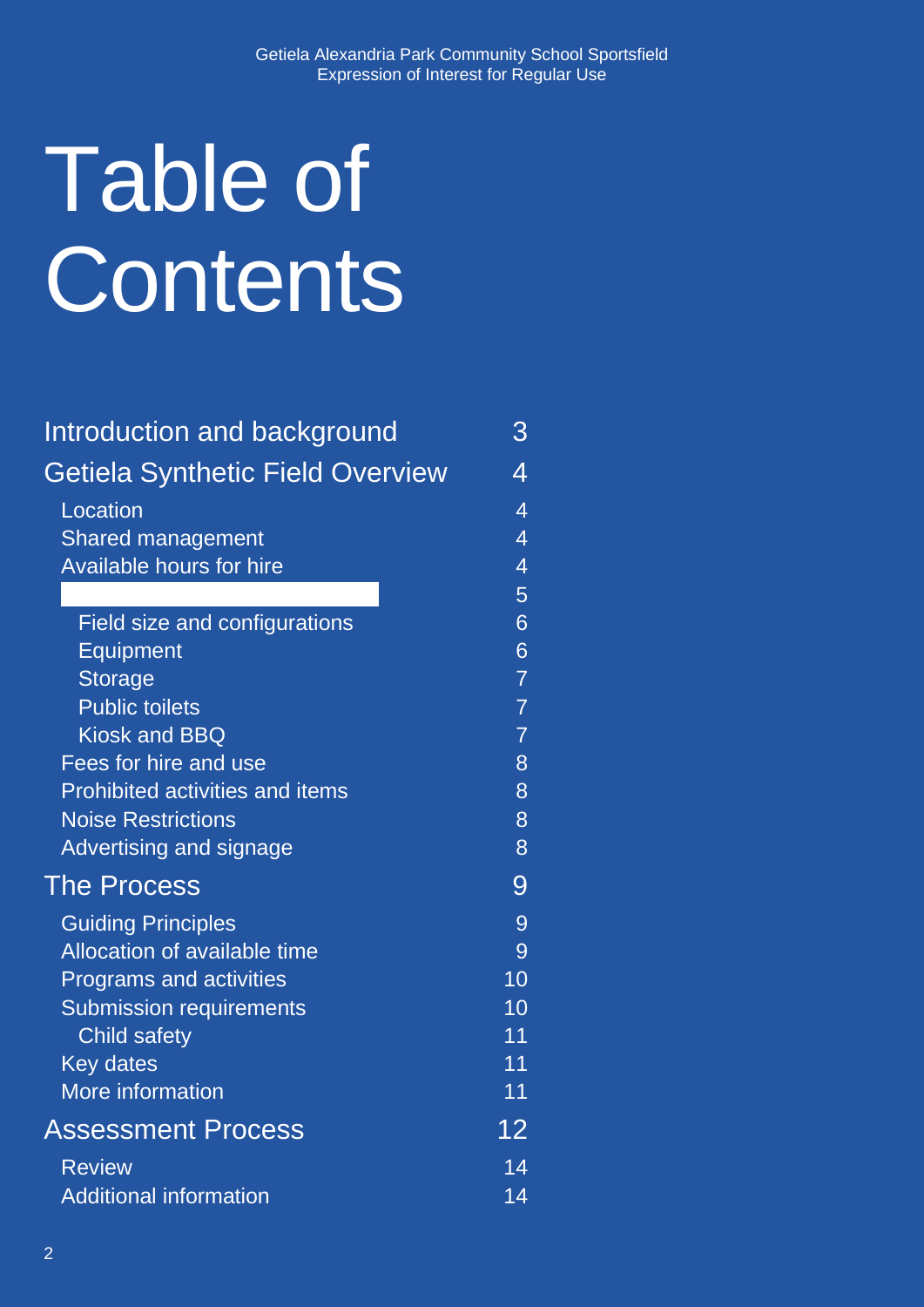# <span id="page-2-0"></span>Introduction and background

The City of Sydney ("the City"), Alexandria Park Community School ("the School") and the NSW Department of Education ("DoE") are jointly sharing the use and management of the Getiela Alexandria Park Community School Sportsfield ("Getiela Synthetic Field") in Alexandria, Sydney. Getiela is a local Aboriginal word meaning 'go play'.

The City's vision for the Getiela Synthetic Field is to provide an all-inclusive physical activity hub, to enhance the health, fitness, and recreational needs of the large and diverse local community of residents and workers in and around Alexandria.

It is envisaged Getiela Synthetic Field will contribute to a range of services, programs, activities and events that are flexible, culturally inclusive and aim to build skills, provide knowledge, promote personal and social development, promote physical well-being, and create and sustain local networks.

The City is seeking submissions for Regular Use. Regular Use means any group or school hires Getiela Synthetic Field on an ongoing basis. To be considered a 'regular user' one of the following criteria must be met:

- Seasonal hire over the duration of either summer or winter sporting season.
- Weekly hire minimum of 10 consecutive weeks.
- Fortnightly hire minimum of 10 consecutive fortnights.

An Expression of Interest process ("the Process") is being run to ensure a fair and transparent process for all potential user groups to register their interest. The Process will prioritise locally based sporting clubs, organisations, associations, and community groups to deliver a range of programs and activities that contribute to the guiding principles and vision of the City. that

Available time will be shared amongst successful applicants. There will be no guarantee of a minimum allocation of time and space or of a particular time or day. A guide to the current available spread of hours and space is outlined in this document.

The Process is for usage during the period from mid/late July 2022 (subject to construction program) to 31 August 2023. The City may exercise the right to extend this period for successful applicants in accordance with the hire agreement or may elect to run another Process. Any allocation is not to be construed as exclusive or perpetual occupation.

Successful applicants must be able to meet the criteria outlined in this document and must submit applications in the manner required by this document.

**The appointment of user groups will be made based on groups that work around the City's own programming and will achieve the best overall variety and value to the City and the community.**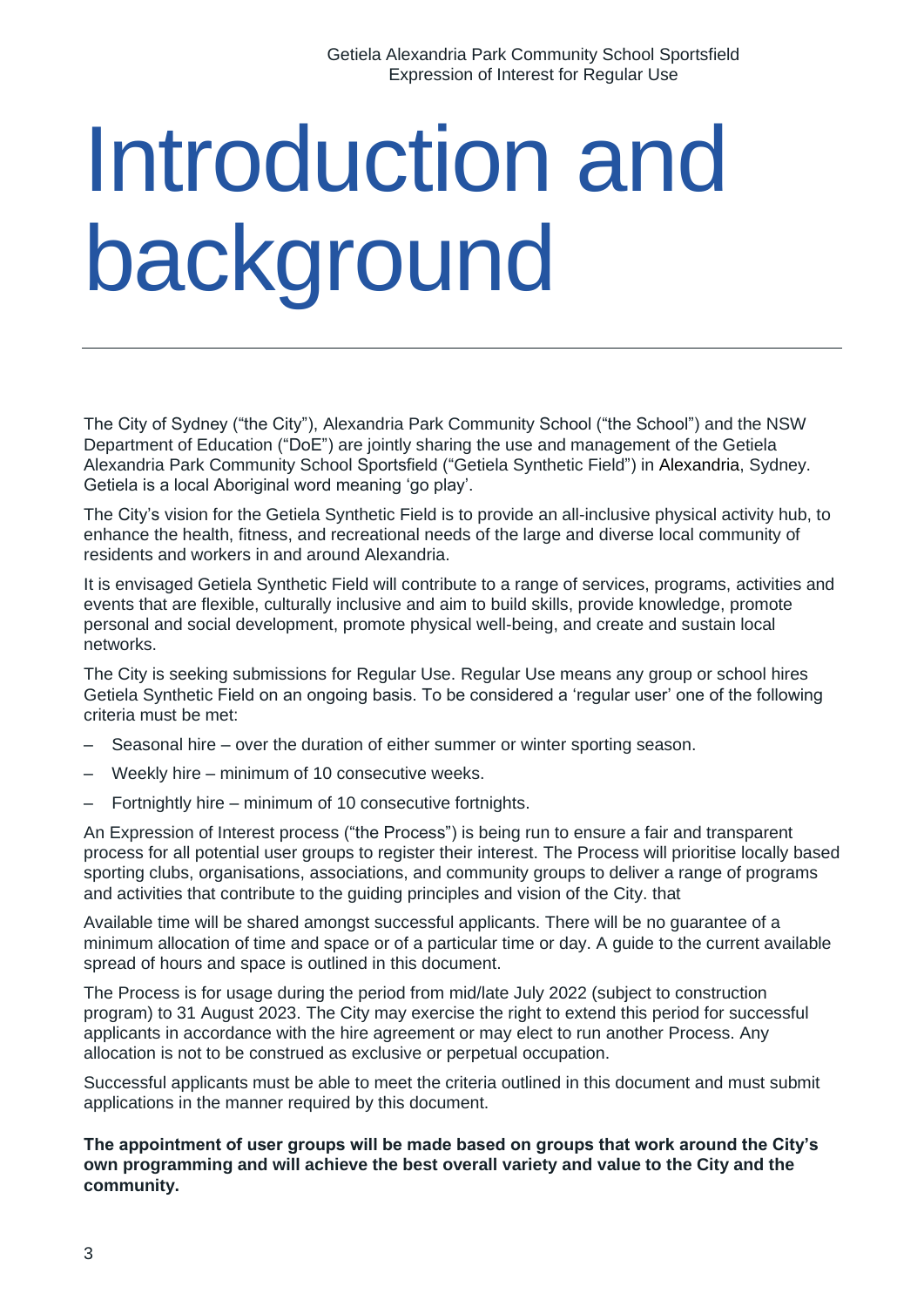# <span id="page-3-0"></span>Getiela Synthetic Field Overview

### <span id="page-3-1"></span>Location

Getiela Synthetic Field is a multipurpose synthetic sportsfield located at 7-11 Park Road, Alexandria and is adjacent to the redeveloped Alexandria Park Community School precinct.

It is approximately a 11-minute walk from Green Square Station and a 15-minute walk from Redfern Station and is accessible via a range of transport options. There are cycle racks on-site.

There is no dedicated on-site parking available. Limited on street metered parking is available in the surrounding streets. There is a drop-off area located at Park Road (off Power Avenue).

### <span id="page-3-2"></span>Shared management

Management and use will be shared between the City, the School, and the DoE.

The City will manage the outside-of-school-hours bookings, which include weeknights (6pm to 10pm), weekends (8am to 10pm) and school holidays. As a shared precinct, applicants need to be aware of potential other hirers and sports being played at other adjacent venues and spaces.

During school hours (Monday to Friday 7am to 6pm), Getiela Synthetic Field is managed by the School for school related activities only, and bookings will not be available.

All enquiries for outside-of-school hours bookings can be directed to [getielasyntheticfield@cityofsydney.nsw.gov.au.](mailto:getielasyntheticfield@cityofsydney.nsw.gov.au)

**Change rooms are located adjacent to Getiela Synthetic Field and access to and hire of them is at the sole discretion of the School through their booking processes. Applicants will need to apply directly to the School for use and comply with any additional insurance, documentation, or fees payable for use.**

### <span id="page-3-3"></span>Available hours for hire

Current availability is detailed below. Hire time includes set-up and pack-down time.

| <b>Monday</b>    |               | Tuesday Wednesday Thursday Friday |                                     | Saturday Sunday |  |
|------------------|---------------|-----------------------------------|-------------------------------------|-----------------|--|
| City<br>programs | 6pm-10pm City | programs                          | 6pm-10pm 6pm-10pm 8am-10pm 8am-10pm |                 |  |

Public Holidays – the City will consider applications for hire subject to a separate application. School Holidays – the City will consider applications for hire subject to a separate application.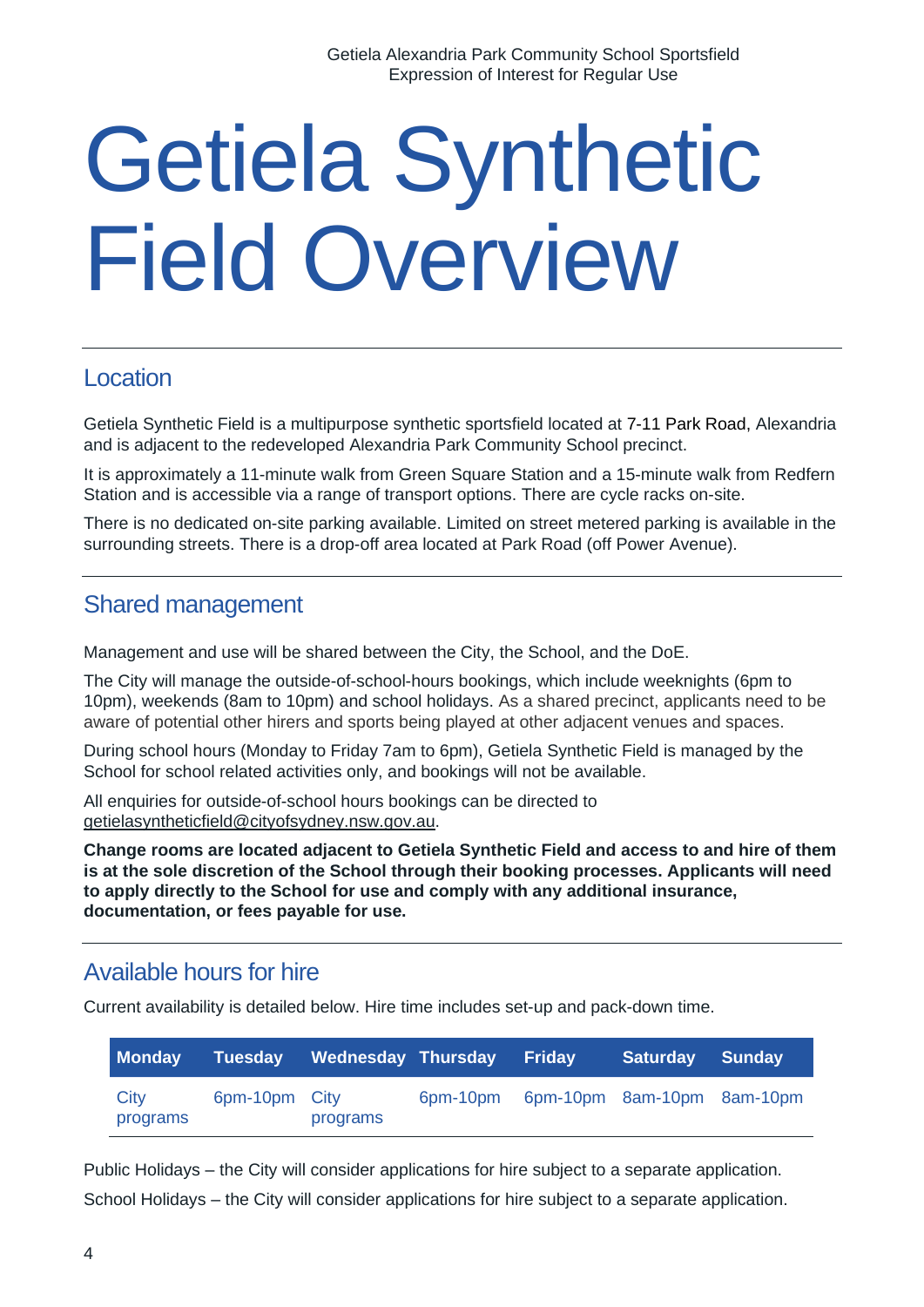# <span id="page-4-0"></span>Facilities and amenities available



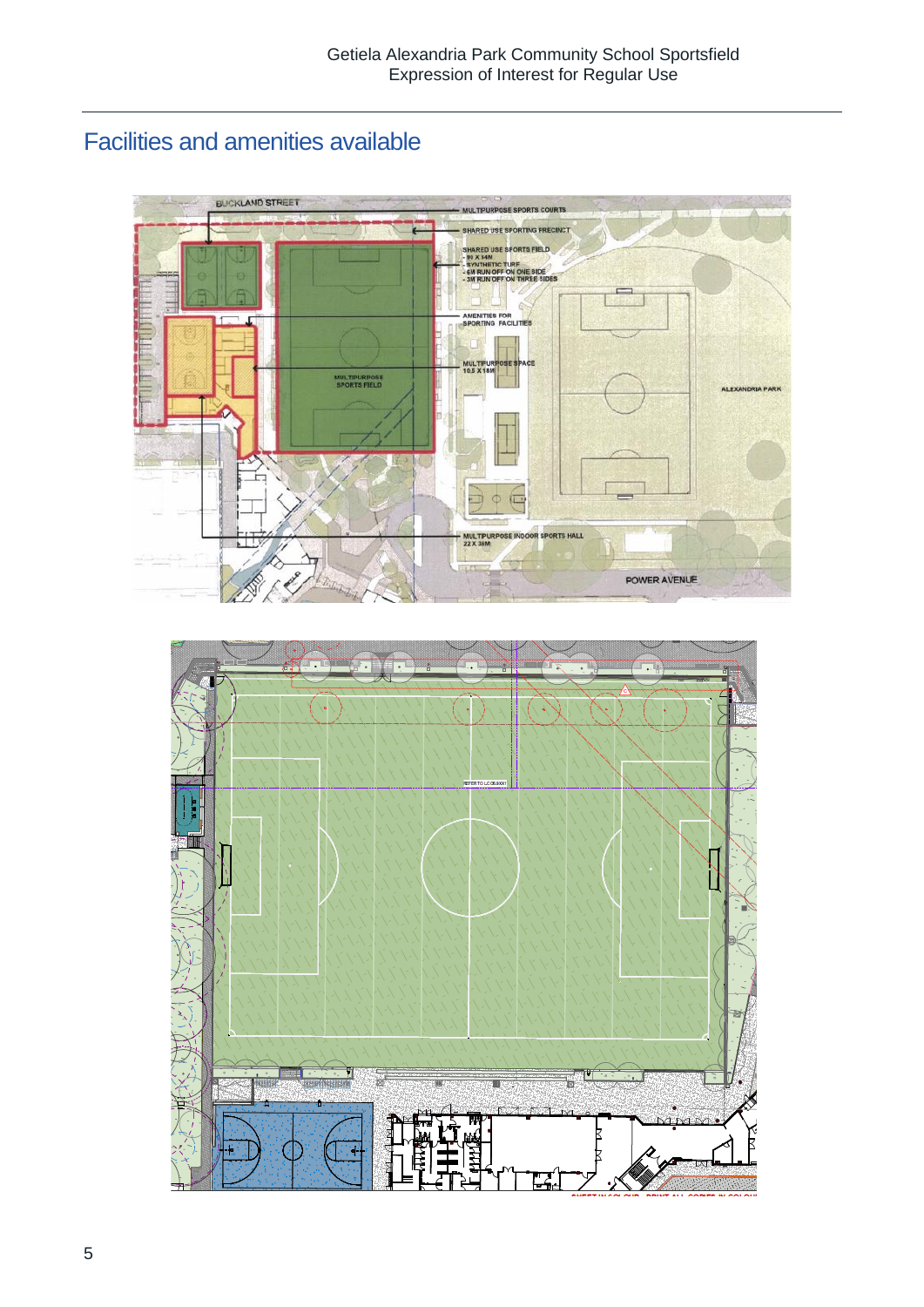### <span id="page-5-0"></span>Field size and configurations

- FIFA standard field (90 metres by 64 metres).
- Meets world rugby standards (suitable for contact sports).
- Perimeter fencing to control access and use.
- Baseline run-off 3m.
- School sideline run-off and warm up area 6m wide.
- Ball nets measuring 25m wide and 7m high are located at the ends of the field. No ball nets along the sidelines.
- Multiple configurations available:
	- Soccer/football (Mod and Junior).
	- Touch Rugby/League Tag/Mod League.
	- AFL (Aus-kick/mini-kick and Junior).
	- Field Hockey (mini and junior).
	- Oz/League Tag.
	- Modified field games.

### <span id="page-5-1"></span>**Equipment**

Equipment available onsite includes the following goal posts:

- AFL (5m and 7m portable in-ground posts with sleeves available).
- For both rugby and soccer FIFA standard field games (ground sleeves are available).

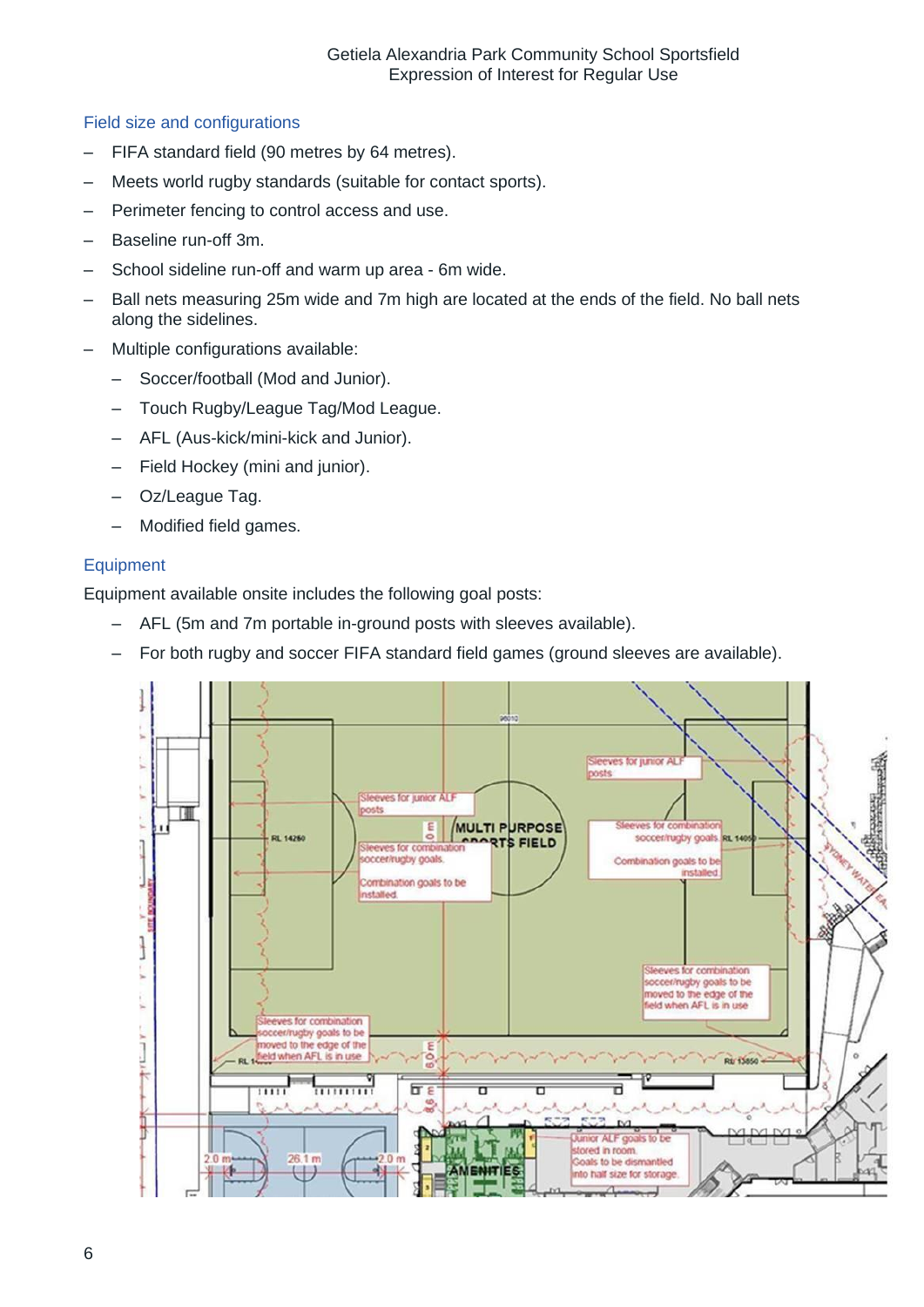Successful applicants will need to supply their own goal nets. Applicants wanting to facilitate other sports will need to bring the required equipment. There will be no equipment hiring service. There is no netting system to divide Getiela Synthetic Field into multiple playing areas.

### **Lighting**

– Illuminated to 100 lux at sunset to cater for formal booked use. Capacity to increase to 200 lux to accommodate semi-professional training. This requirement would need to be nominated on your application and will be coordinated by City staff.

### Line marking

- The field is marked out for soccer/football with goals in position for game play.
- Boundary placement of cones and goals required for small sided games and junior play.

#### <span id="page-6-0"></span>**Storage**

- Seasonal hire applicants can express interest in one of the three storage units available. Final allocation will be at the discretion of the City, subject to demand, and based on meeting the criteria outlined in this document.
- Only sports equipment will be permitted in any designated or assigned storage area. No hazardous items including BBQ gas bottles are permitted. Details of all external equipment must be included in the application form and must be approved by the City prior to storage.
- All property/equipment belonging to the hirer must be removed at the end of their hire period.

#### <span id="page-6-1"></span>Public toilets

- Public toilets are available in the adjacent Alexandria Park.
- Onsite amenities, including change rooms and toilets are managed by the School and may be available for hire. Requests to the School can be done via [alexparkcs-c.school@det.nsw.edu.au](mailto:alexparkcs-c.school@det.nsw.edu.au) (subject to availability and additional costs).

#### <span id="page-6-2"></span>Kiosk and BBQ

- No dedicated facilities for Kiosk or BBQ. No gas bottles or BBQs are permitted within the confines of the park or stored in any designated or assigned storage area.
- − Available options for BBQ are:
	- − use of the BBQ facilities in the Alexandria Park playground next door.
	- − host a BBQ in Alexandria Park.

If applicants have alternate options, they will be subject to a separate application for consideration and approval by the City.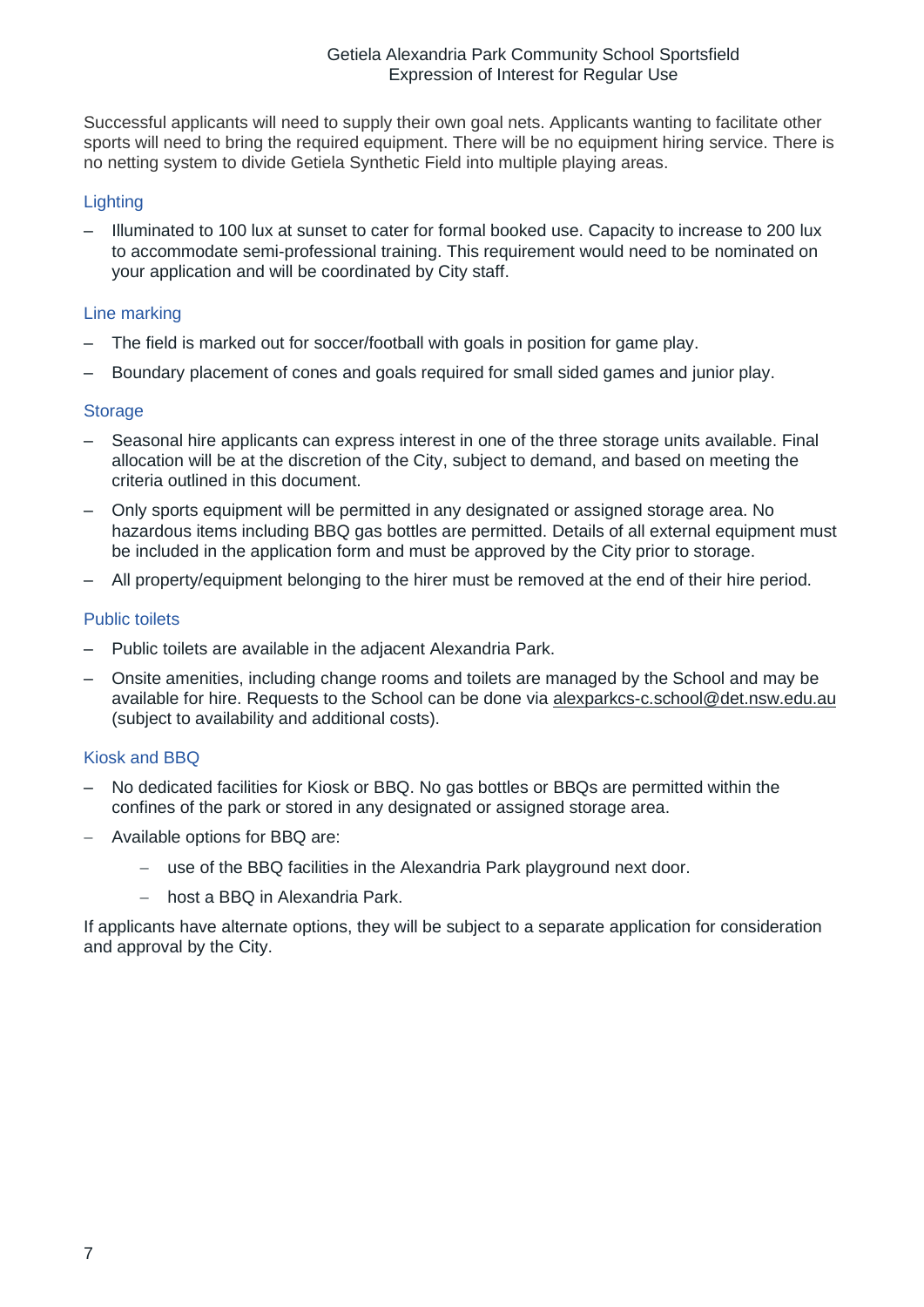### <span id="page-7-0"></span>Fees for hire and use

A summary of the applicable fees and charges for field hire is below. More detailed fees and charges can be found via the City of Sydney [website.](https://www.cityofsydney.nsw.gov.au/council/our-responsibilities/fees-and-charges)

| Schedule of Fees and Charges 2021/22                                           |          |  |  |
|--------------------------------------------------------------------------------|----------|--|--|
| Full field – commercial                                                        | \$322.00 |  |  |
| Half field - commercial                                                        | \$161.00 |  |  |
| Full field – non-commercial (e.g. not-for-profit sporting organisations/clubs) | \$165.00 |  |  |
| Half field – non-commercial (e.g. not-for-profit sporting organisations/clubs) | \$82.50  |  |  |
| Seasonal booking (full field) – 25% discount (non-commercial bookings only)    | \$123.75 |  |  |
| Seasonal booking (half field) – 25% discount (non-commercial bookings only)    | \$61.88  |  |  |
| Sports lighting (per hour)                                                     | \$9.20   |  |  |

Note: Fees and charges will increase by the Australian consumer price index (CPI) (subject to endorsement by Council) and come into effect from 1 July 2022 and 1 July every year thereafter.

### <span id="page-7-1"></span>Prohibited activities and items

- Drive or park unauthorised vehicles.
- Camp or light fires.
- Bring dogs onto the field.
- Wear footwear with metal spikes, studs or cleats, or high heels.
- Bring food, chewing gum, glass or sharp objects onto the field.
- Smoke on and around the field.
- Use the field when closed.
- Use weights, and other resistance training equipment including sleds, and training benches on the field.
- Alcohol consumption is prohibited on and around the field.

### <span id="page-7-2"></span>Noise Restrictions

Getiela Synthetic Field is in a residential area. To respect our neighbours noise must be kept to a minimum when accessing the park and field, during use or leaving.

No public address (PA) or electronically operate sound equipment shall be used unless approved by the City as part of the application.

Noise from any amplified music or notification system used must not exceed LAeq 15 minute ≤ 65 dB(A) when measured (at the nearest affected receiver).

The sound generated by the activity on the field shall be controlled and activity must not result in the transmission of 'offensive noise' as defined in the Protection of the Environment Operations Act 1997 (at the nearest affected receiver).

If, during the activity, substantiated complaints or breaches of noise conditions occur the noise must be reduced to ensure it complies with the noise levels specified in the noise conditions above.

### <span id="page-7-3"></span>Advertising and signage

No permanent or temporary signage that advertises any product or service is to be erected or displayed within the confines of the park or Getiela Synthetic Field. For the purposes of clarity, this includes removable banners and A Frame signage.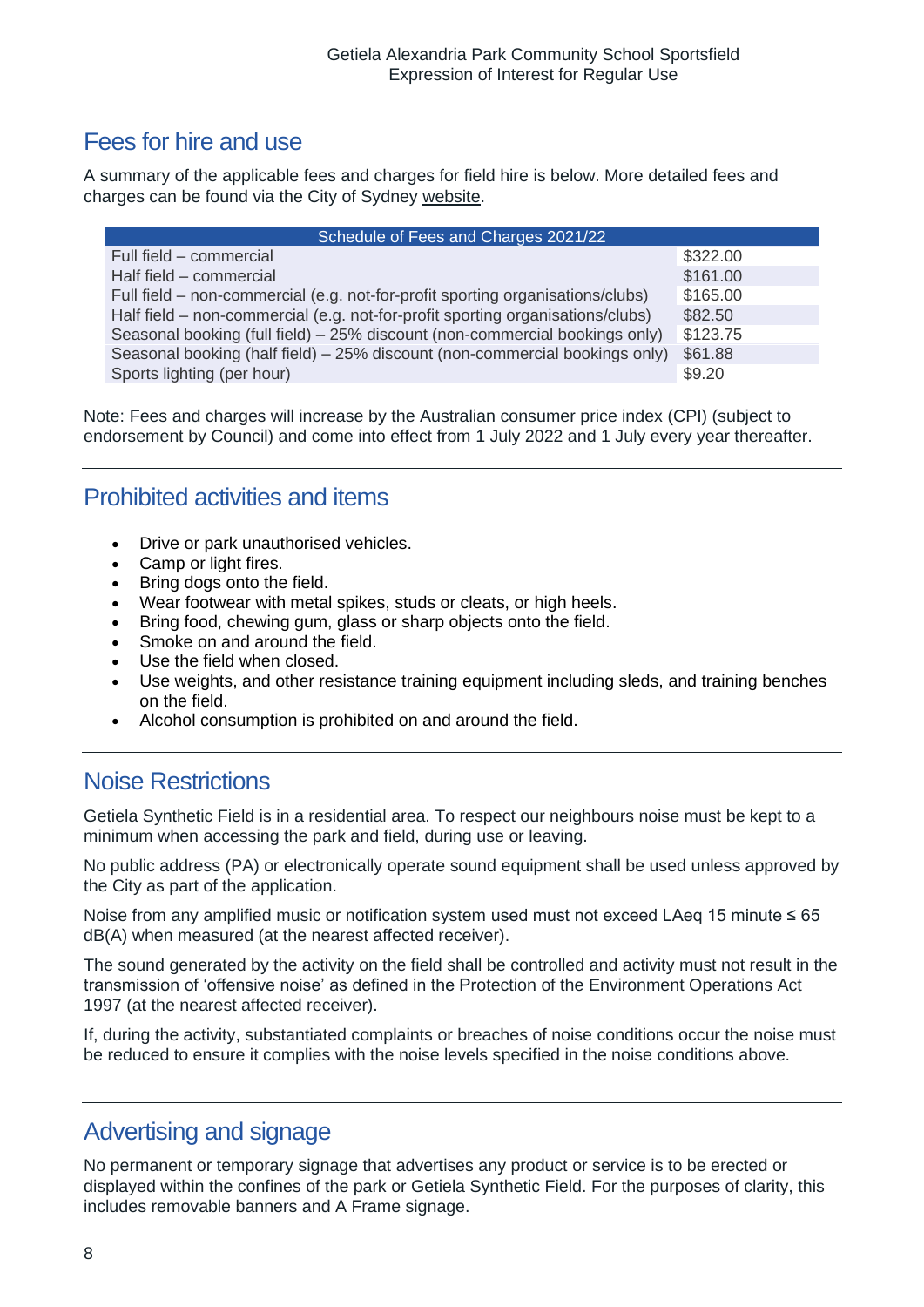# <span id="page-8-0"></span>The Process

### <span id="page-8-1"></span>Guiding Principles

[The City of Sydney's Sustainable Sydney 2030-2050 Community Strategic Plan](https://www.cityofsydney.nsw.gov.au/vision/sustainable-sydney-2030) outlines the council's role in ensuring the provision of high-quality recreational programs, events, and services to support a city for all. It has committed to the planning for, maintaining and managing of a range of community and sports facilities.

The City's guiding principles in the context of this Process and ongoing use are:

**Gender Equity –** focus on gender equity through sport seeking increased participation for females.

**Social Inclusion –** diverse programs and activities that are responsive to changing participation trends, and increasing participation of people with disability or socioeconomic disadvantage or Aboriginal and Torres Strait Islander peoples; or gay, lesbian, bisexual, transgendered, Intersex, Queer (GLBTIQ) people or older adults and/or new and emerging communities.

**Complementary –** successful applicants will complement and not be in competition with the City's programming and services.

**Collaboration –** that the City works with a range of stakeholder groups to deliver mutually beneficial outcomes.

**Transparency –** that given the level of demand, space is allocated in an open, competitive, and transparent manner with a clearly defined process and is guided by fairness and equity.

**Consistency –** that pricing and where relevant other usage arrangements be consistent with existing City of Sydney sports facilities.

**Sustainable Financial Performance –** that the delivery model balances community outcomes while internally delivered programs are delivered.

**Green Travel –** encouragement of active and sustainable transport modes.

# <span id="page-8-2"></span>Allocation of available time

The Process is structured to be fair to all applicants, with the aim of maximum benefit to local sporting clubs, organisations, and groups to facilitate a range of regular programs and activities to the local community and encourage shared community use. Successful applicants will be selected based on their ability to contribute to the guiding principles along with other criteria outlined in this document. Applications that address gender equity through sport to increase participation for females will be highly regarded.

The City will make every effort to accommodate the requested allocation by applicants however applicants may not be allocated their exact requested number of hours or their specific day or time. The actual allocation of hours will be based on applications received and how the City can best allocate field space equitability and fairly across all successful applicants.

Successful applicants will be required to enter into a hire agreement and will need to provide relevant Public Liability Insurance or have a willingness to obtain prior to the execution of the hire agreement.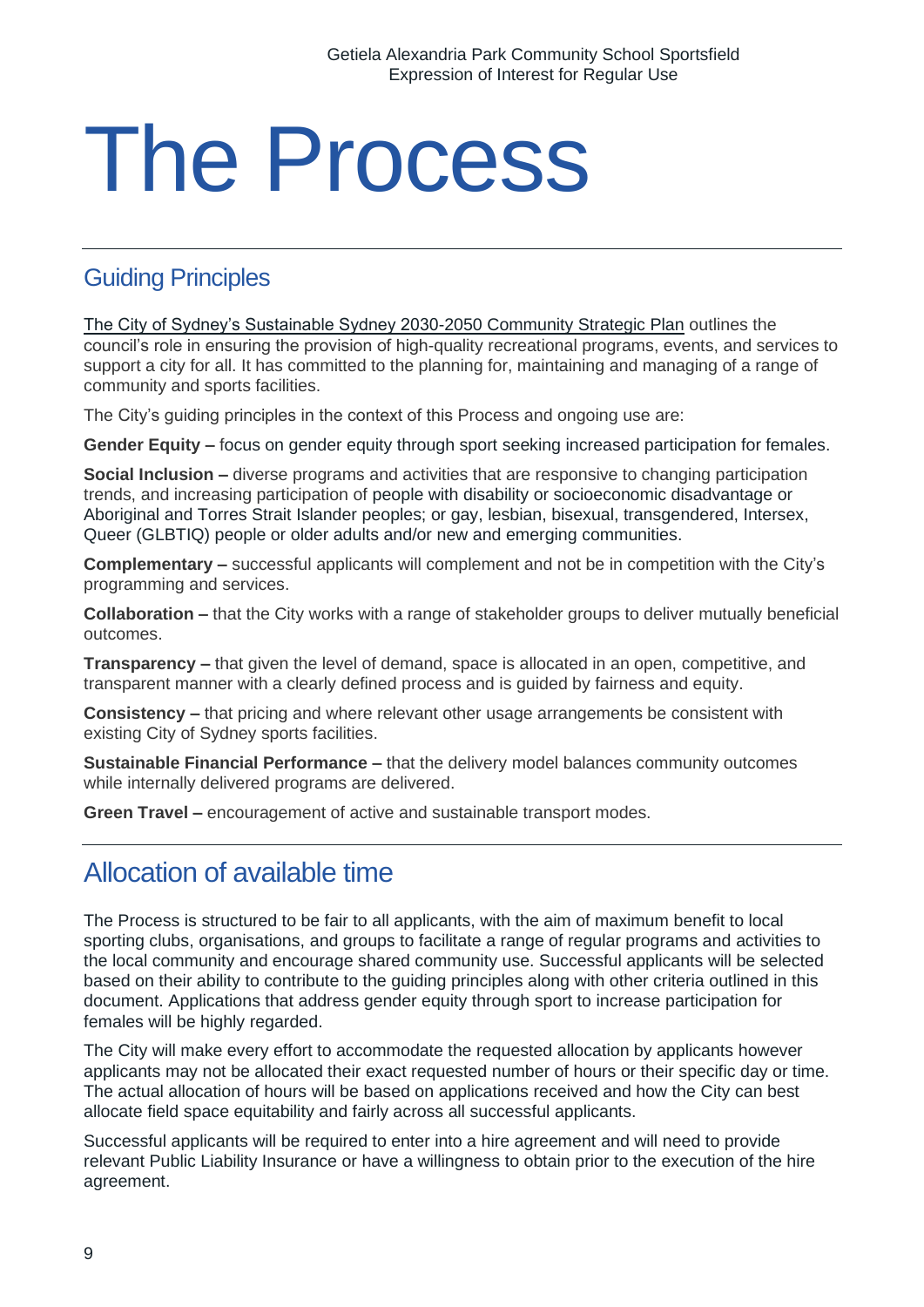We anticipate demand to be high and to be highly competitive. While an application may meet the criteria, it may not be competitive against other applications. If your application is unsuccessful, you can seek feedback from the evaluation panel.

### <span id="page-9-0"></span>Programs and activities

Programs and activities that contribute to diversity and choice for the community and do not duplicate senior evening soccer and touch football competitions the City will deliver, will be assessed more favourably.

Programs that complement planned City programming may include:

- Junior competitions and training.
- Senior training and development activities.
- Other sports competitions, training and/or activities.

Exceptions may apply depending on the overall mix of planned City programming and the applications received. We encourage interested groups to apply.

# <span id="page-9-1"></span>Submission requirements

To apply you must submit the application via the [online form.](https://www.cognitoforms.com/CityOfSydney1/GetielaAlexandriaParkCommunitySchoolSportsfield) The application and supporting material must be lodged by the closing date and time. Responses submitted via any other method will not be accepted.

To complete the [online form](https://www.cognitoforms.com/CityOfSydney1/GetielaAlexandriaParkCommunitySchoolSportsfield)**,** you will need the following:

- Contact details.
- Responses to selection criteria.
- References if applicable (no more than two).
- Public Liability Insurance Certificate of Currency, or willingness to obtain prior to execution of the hire agreement.
- Working With Children Check number or willingness to obtain prior to execution of the hire agreement.

The City will not pay, or refund costs incurred by any organisation in connection with any application.

The City strongly recommends that you undertake any necessary site inspections (where applicable).

The City may:

- Refuse to consider any non-conforming or incomplete application.
- Accept an application that does not conform with the strict terms and conditions.
- Consider an application which was not submitted in accordance with these specified conditions.
- Terminate the Process at any time without making an award.
- Do anything else that the City determines in its absolute discretion.

Additional information may be required to verify the contents of your application.

Multiple submissions for the same applicant will not be accepted.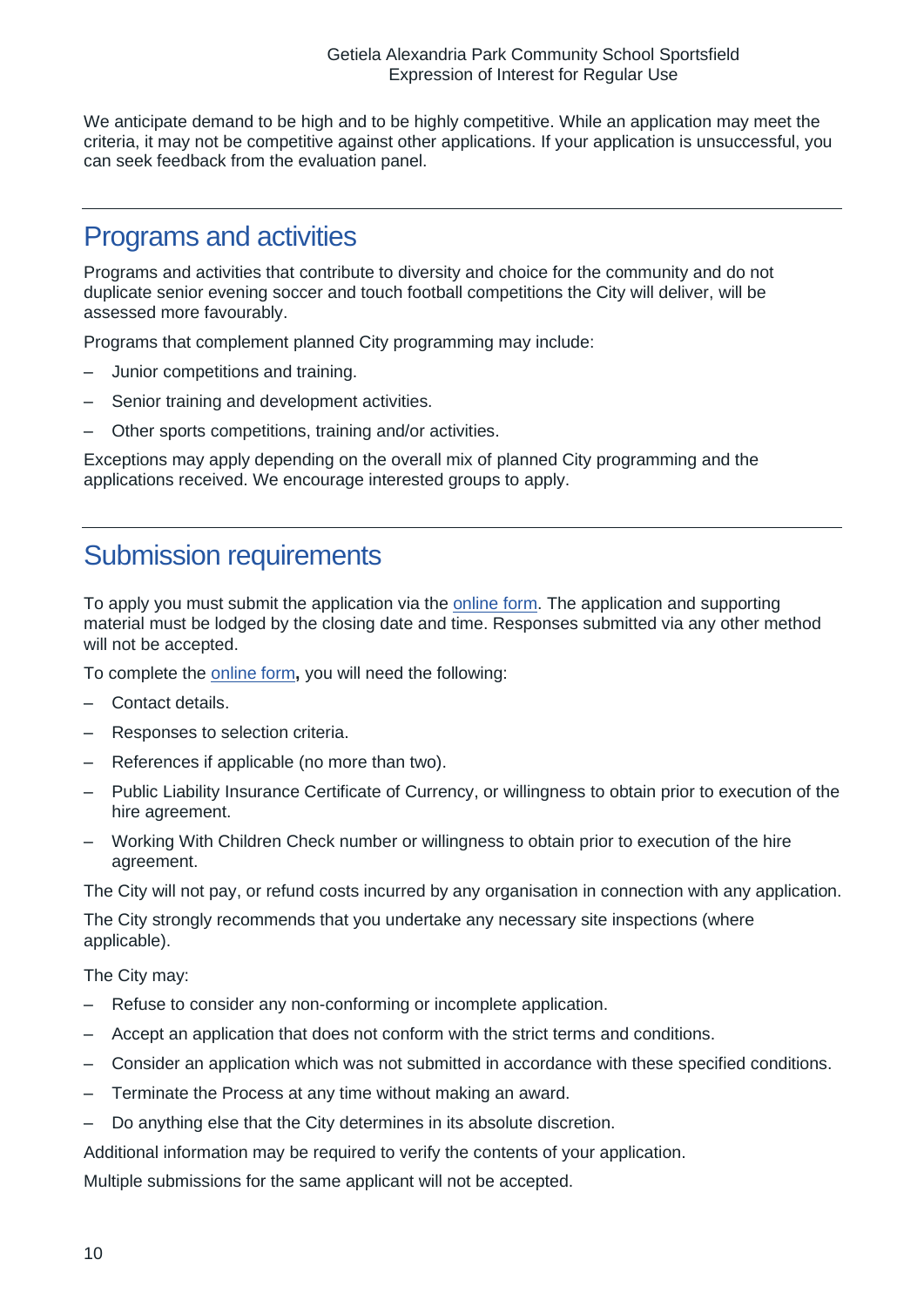### <span id="page-10-0"></span>Child safety

All successful applicants must adhere to the City's Child Safety Policy, which is available via our [website.](https://www.cityofsydney.nsw.gov.au/policies/child-safety-policy) Successful applicants may be required under the Policy to provide evidence of Working With Children Checks (WWCC) or other documentation as needed.

# <span id="page-10-1"></span>Key dates

| 2 May 2022              | Applications open                                                                                             |
|-------------------------|---------------------------------------------------------------------------------------------------------------|
| 12 June 2022            | Applications close                                                                                            |
| 26 June 2022            | Outcome of assessment                                                                                         |
| 15 July 2022            | Hire agreements executed                                                                                      |
| From mid/late July 2022 | Hire agreement commences (subject to construction completion)<br>Mandatory induction and training as required |

Late applications may be considered in exceptional circumstances only.

Hire agreement commencing is subject to construction completion date and may change at the sole discretion of the City.

# <span id="page-10-2"></span>More information

Please contact [getielasyntheticfield@cityofsydney.nsw.gov.au](mailto:getielasyntheticfield@cityofsydney.nsw.gov.au) for more information. Please note to maintain the integrity of the Process, some enquiries may not be able to be answered.

More information is available in the hire agreement including conditions specific to the hire and use of Getiela Synthetic Field.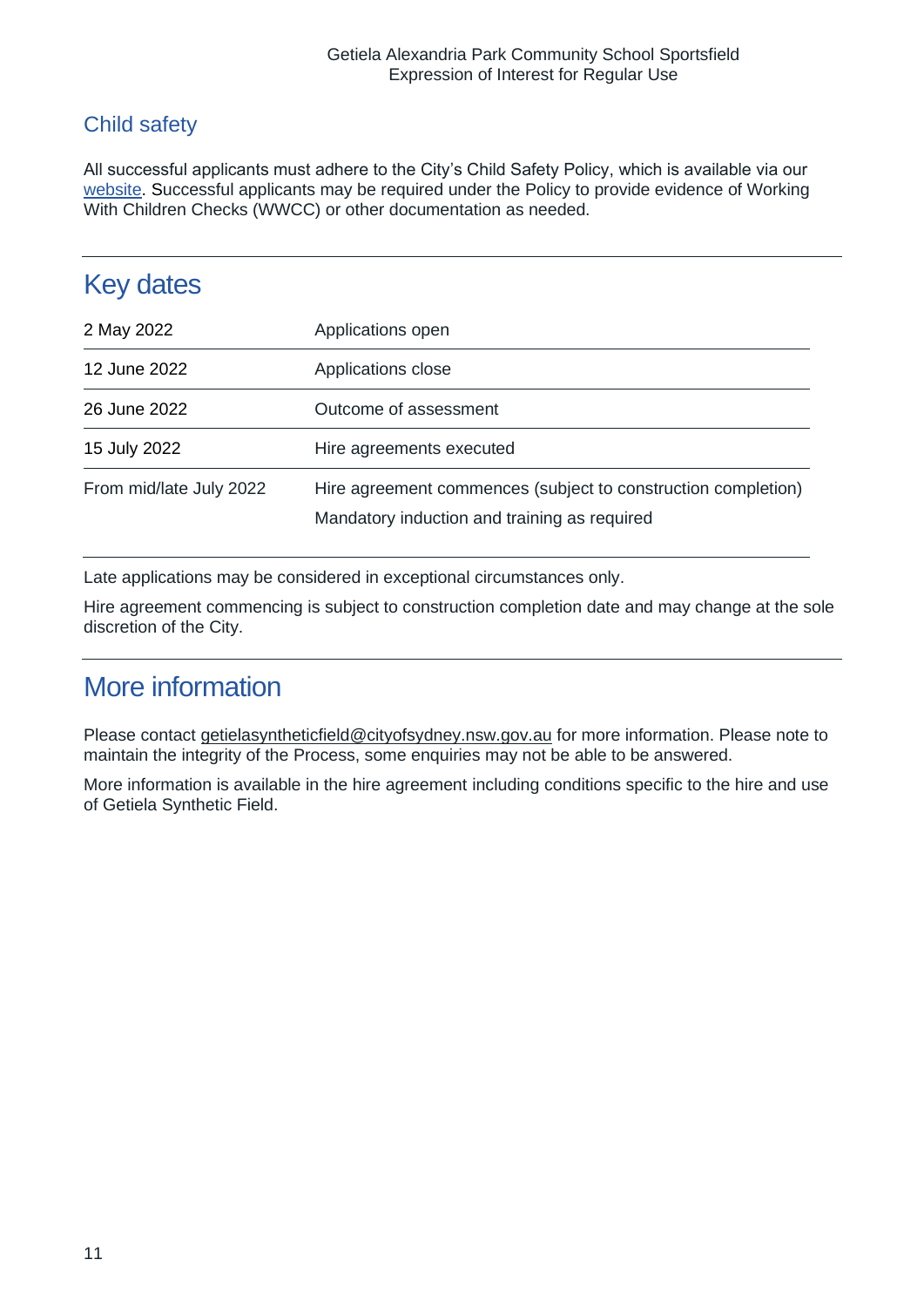# <span id="page-11-0"></span>Assessment Process

Applications will be reviewed and assessed by a panel of City of Sydney staff against the guiding principles and will include additional criteria outlined below, without preference or bias. Applicants are encouraged to provide as much information as possible in their application. Applicants may be requested to provide more information as part of this process.

Applications must fall into one of the criteria of Regular Use as outlined in the introduction to be considered:

|   | <b>Category Assessment Criteria</b>                                                                               | <b>Details</b>                                                                                                                                                                                                                                                                                                                                                           | <b>Possible</b><br><b>Score</b> | Weight |
|---|-------------------------------------------------------------------------------------------------------------------|--------------------------------------------------------------------------------------------------------------------------------------------------------------------------------------------------------------------------------------------------------------------------------------------------------------------------------------------------------------------------|---------------------------------|--------|
| 1 | Locally based                                                                                                     | Priority will be given to local associations<br>(within a 5km radius), clubs, organisations,<br>or community groups.                                                                                                                                                                                                                                                     | 3                               | 10%    |
| 2 | Registered club or<br>association                                                                                 | Incorporated association and/or registered<br>with sport peak body.                                                                                                                                                                                                                                                                                                      | 3                               | 10%    |
| 3 | <b>Participation Outcomes</b>                                                                                     | Maximises overall usage of Getiela<br>Synthetic Field with a broad range of<br>users including but not limited to: female<br>participants, Aboriginal and Torres Strait<br>Islander peoples; or gay, lesbian, bisexual,<br>transgendered, Intersex, Queer (GLBTIQ)<br>people or older people; and/or new and<br>emerging communities as a well as people<br>of all ages. |                                 |        |
|   | Score:                                                                                                            | The booking will maximise usage of<br>1.<br>Getiela Synthetic Field and increase                                                                                                                                                                                                                                                                                         | 3                               | 40%    |
|   | Very effective $=$ 3<br>Moderately effective $= 2$<br>Limited effectiveness $= 1$<br>No capacity to achieve $= 0$ | participation rates in sport and/or                                                                                                                                                                                                                                                                                                                                      |                                 |        |
|   |                                                                                                                   | recreation.<br>The booking will focus on gender<br>2.<br>equity and increase participation of                                                                                                                                                                                                                                                                            | 3                               |        |
|   |                                                                                                                   | females.<br>The booking will increase social<br>3.<br>inclusion.                                                                                                                                                                                                                                                                                                         | 3                               |        |
|   |                                                                                                                   | The booking will cater for all age<br>4.                                                                                                                                                                                                                                                                                                                                 | 3                               |        |
|   |                                                                                                                   | groups.<br>The booking enhances access and<br>5.<br>inclusion for people with disability.                                                                                                                                                                                                                                                                                | 3                               |        |
| 4 | Need and Community<br><b>Benefit</b>                                                                              | Improves the prosperity of the club/user<br>group and delivers greater opportunities<br>for the community to participate in health<br>and wellbeing activities.                                                                                                                                                                                                          |                                 |        |
|   |                                                                                                                   | Complements the City's programming and<br>activities.                                                                                                                                                                                                                                                                                                                    |                                 |        |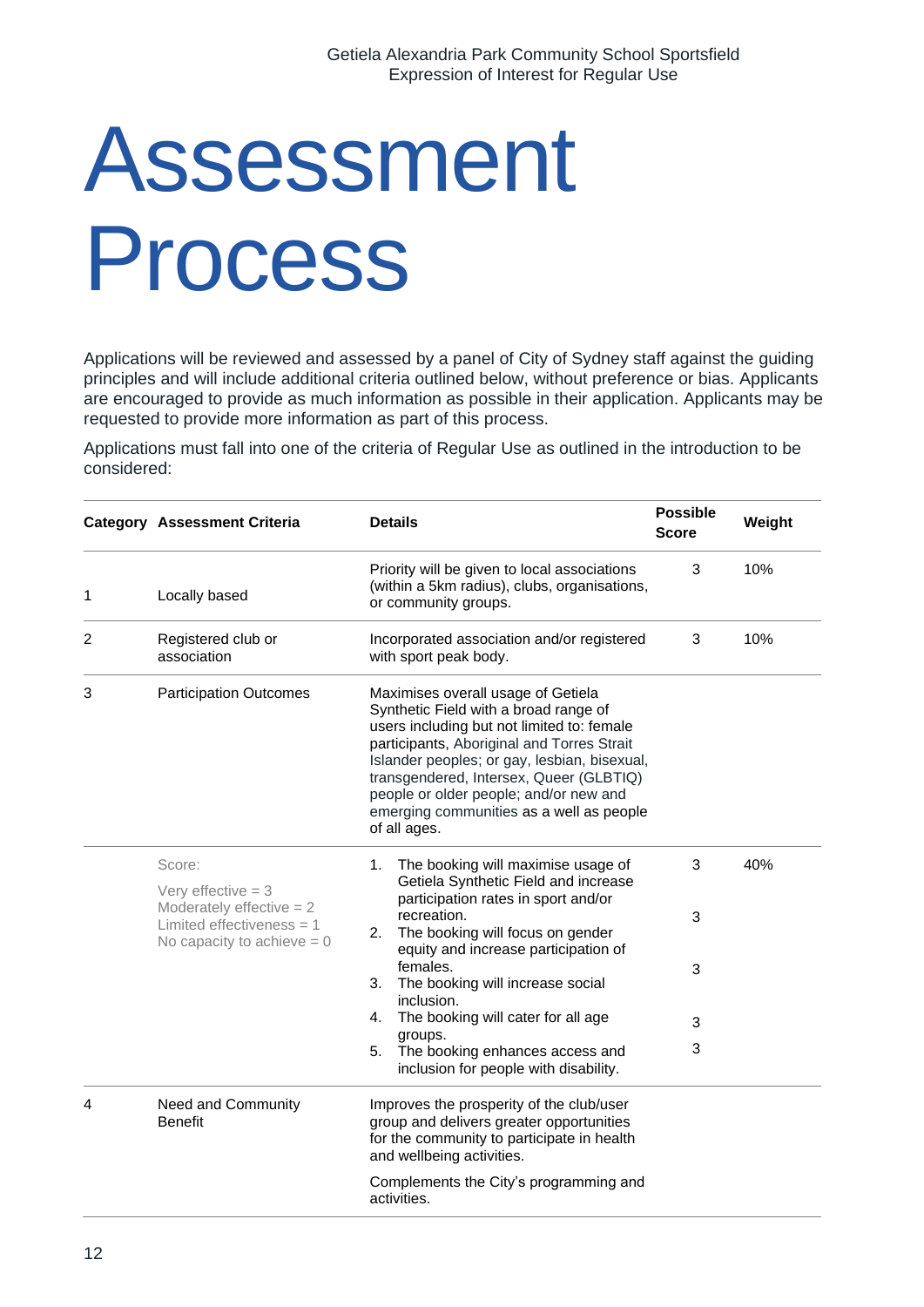### Getiela Alexandria Park Community School Sportsfield Expression of Interest for Regular Use

|                              | <b>Category Assessment Criteria</b>                                               | <b>Possible</b><br><b>Details</b><br><b>Score</b>                                                                                                                                                                                        |     | Weight |
|------------------------------|-----------------------------------------------------------------------------------|------------------------------------------------------------------------------------------------------------------------------------------------------------------------------------------------------------------------------------------|-----|--------|
|                              | Score:                                                                            | Improves the self-sufficiency and<br>1.                                                                                                                                                                                                  | 3   | 40%    |
|                              | Very effective $=$ 3<br>Moderately effective $= 2$<br>Limited effectiveness $= 1$ | viability of club/user group.<br>Provides access to healthy sport and<br>2.<br>recreation environments promoting<br>community wellbeing.                                                                                                 | 3   |        |
|                              | No capacity to achieve $= 0$                                                      | Enables access to new activities and<br>3.<br>creates greater diversity and choice of<br>activities for the community.                                                                                                                   | 3   |        |
|                              |                                                                                   | Complements current programming<br>4.<br>and activities (as referenced in this<br>document).                                                                                                                                             | 3   |        |
|                              | <b>Mandatory</b>                                                                  |                                                                                                                                                                                                                                          |     |        |
|                              |                                                                                   | <b>Work Health &amp; Safety</b>                                                                                                                                                                                                          | Y/N | N/A    |
|                              |                                                                                   | Demonstrated understanding of relevant<br>health and safety risks associated with the<br>facilitation of their program or service.<br>Documentation including safe work<br>procedure statements or risk assessments<br>may be requested. |     |        |
|                              |                                                                                   | Insurance                                                                                                                                                                                                                                |     | N/A    |
| program or service starting. |                                                                                   | Has provided relevant Public Liability<br>Insurance (\$10 Million minimum) or has a<br>willingness to obtain one prior to their                                                                                                          |     |        |
|                              |                                                                                   | <b>Working with Children Check</b>                                                                                                                                                                                                       | Y/N | N/A    |
|                              |                                                                                   | If the program delivers programs or<br>services to children, all facilitators and<br>relevant staff have completed and<br>forwarded a valid copy of their Working<br>With Children Check (WWCC).                                         |     |        |

# **Probity**

The City aims for the highest standards of probity. Probity is defined by procurement processes being able to stand up to scrutiny and community expectations in its consideration of applications. The principles used to promote probity throughout all stages of the process are:

- Fairness and impartiality.
- Use of a competitive process.
- Consistency and transparency of process.
- Security and confidentiality.
- Identification and resolution of conflicts of interest.
- Scoring.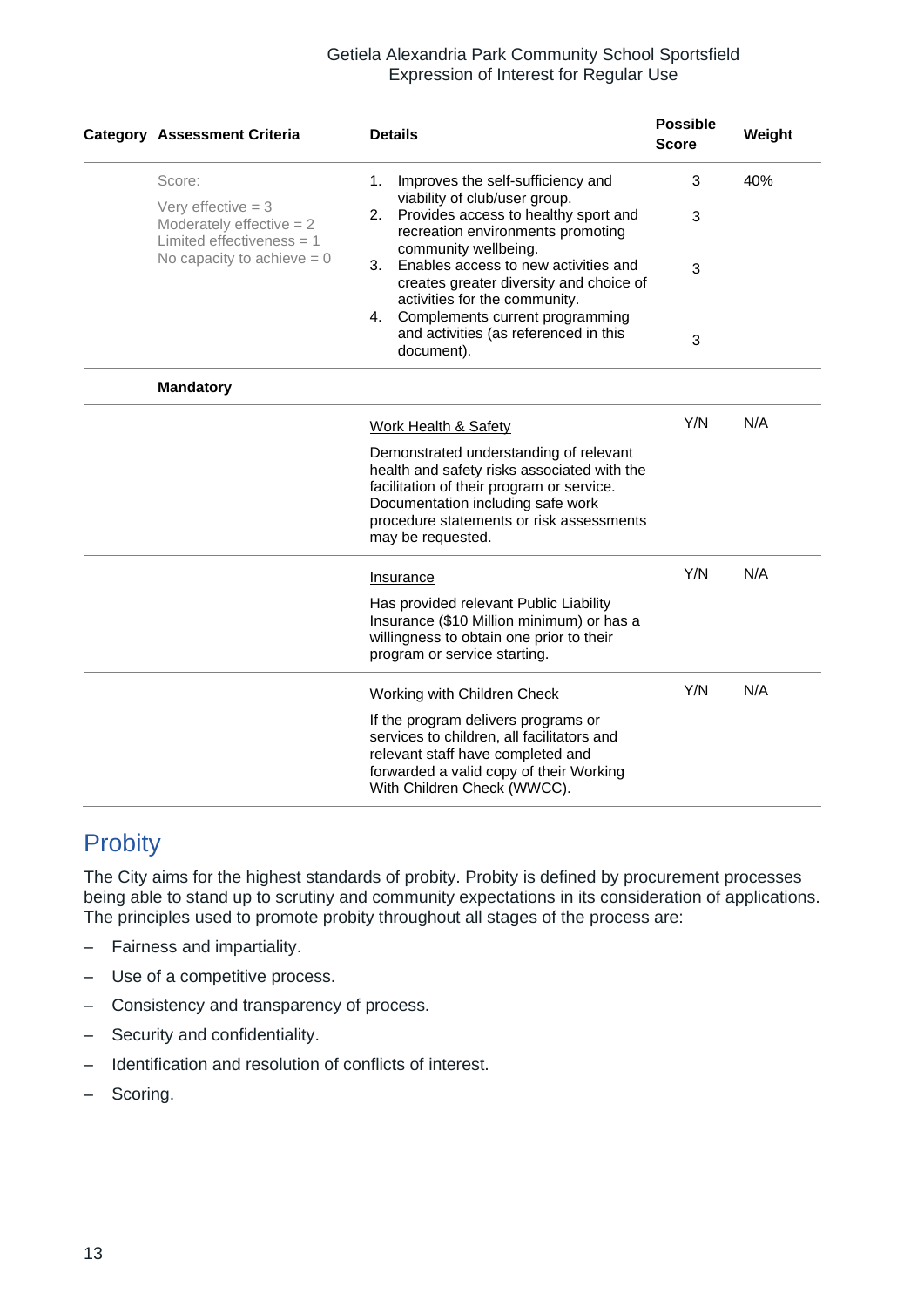2

1

### **Very Effective**

Responds to all requirements of the criteria and provides innovative approaches and added value for the City and community. A comprehensive, complete, and well-written response that demonstrates a deep understanding of the City's priority of use guidelines. Proposal and claims are comprehensively detailed and substantiated with evidence that the applicant will excel in their stated objectives. 3

#### **Moderately Effective**

Well-structured response with relevant supporting evidence to all aspects of the criteria. Sound appreciation of the objectives of the City with a generally logical response to meeting the needs of the criteria. Reasonable evidence provided that the proposed program will meet the criteria, although no added value or innovation provided.

#### **Limited Effectiveness**

Adequate effort but response poorly engages with the criteria. Response lacks understanding of the City's priority of use guidelines. Provides minimal evidence that the proposed program will meet the criteria.

### **No Capacity to Achieve**

Response does not engage with the criteria, with little information that is relevant. Virtually no evidence understanding the requirements. Largely unacceptable response.  $\Omega$ 

### <span id="page-13-0"></span>**Review**

The City will review (at least annually) the usage of successful applicants to ensure they continue to meet the outcomes stated in their application and the outcomes of the City's guiding principles.

Reviews will involve Regular Use hirers only, not casual or ad-hoc hirers. The City will finalise the measures, types of evidence and data to be collected as part of finalising the hire agreement. These requirements will not be onerous and can be varied by mutual agreement as part of the annual review.

# <span id="page-13-1"></span>Additional information

The following links provide further information on the City's vision, policies and strategies:

[Sustainable Sydney 2030](http://www.cityofsydney.nsw.gov.au/vision/sustainable-sydney-2030)

[Social Sustainability Policy and Action Plan](https://www.cityofsydney.nsw.gov.au/vision/sustainable-sydney-2030/communities-and-culture/social-sustainability)

[City's WHS Policy](http://www.cityofsydney.nsw.gov.au/__data/assets/pdf_file/0003/114573/Work-Health-and-Safety-Policy.pdf)

[Code of conduct](http://www.cityofsydney.nsw.gov.au/council/our-responsibilities/governance/code-of-conduct)

[Child Safety Policy](https://www.cityofsydney.nsw.gov.au/policies/child-safety-policy)